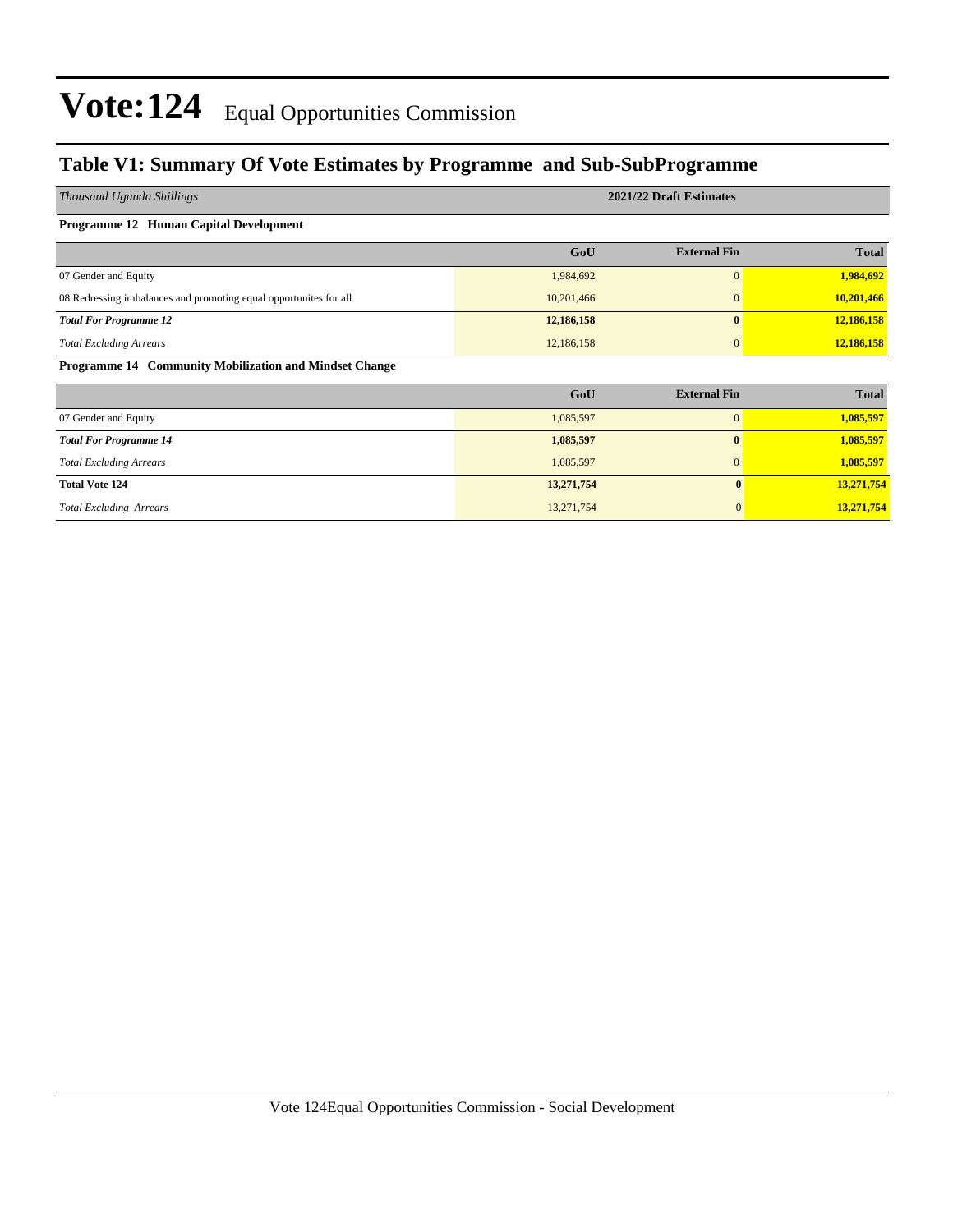### **Table V2: Summary Of Vote Estimates by Sub-SubProgramme,Department and Project**

| Thousand Uganda Shillings                                                          |                  | 2021/22 Draft Estimates<br>2020/21 Approved Budget |                  |              |                  |                               |              |  |
|------------------------------------------------------------------------------------|------------------|----------------------------------------------------|------------------|--------------|------------------|-------------------------------|--------------|--|
| Sub-SubProgramme 07 Gender and Equity                                              |                  |                                                    |                  |              |                  |                               |              |  |
| <b>Recurrent Budget Estimates</b>                                                  | <b>Wage</b>      | Non-Wage                                           | <b>AIA</b>       | <b>Total</b> | <b>Wage</b>      | Non-Wage                      | <b>Total</b> |  |
| 04 Research, Monitoring and Evaluation                                             | $\mathbf{0}$     | 1,085,597                                          | $\mathbf{0}$     | 1,085,597    | $\mathbf{0}$     | 1,085,597                     | 1,085,597    |  |
| 05 Education, Training, Information and Communication                              | $\Omega$         | 1,081,069                                          | $\mathbf{0}$     | 1,081,069    | $\overline{0}$   | 1,007,567                     | 1,007,567    |  |
| 06 Complaince and reporting                                                        | $\overline{0}$   | 977,126                                            | $\mathbf{0}$     | 977,126      | $\boldsymbol{0}$ | 977,126                       | 977,126      |  |
| <b>Total Recurrent Budget Estimates for Sub-</b><br><b>SubProgramme</b>            | 0                | 3,143,791                                          | $\mathbf{0}$     | 3,143,791    | $\mathbf{0}$     | 3,070,289                     | 3,070,289    |  |
|                                                                                    | GoU              | <b>External Fin</b>                                | <b>AIA</b>       | <b>Total</b> | GoU              | <b>External Fin</b>           | <b>Total</b> |  |
| <b>Total For Sub-SubProgramme 07</b>                                               | 3,143,791        | $\bf{0}$                                           | $\bf{0}$         | 3,143,791    | 3,070,289        | $\mathbf{0}$                  | 3,070,289    |  |
| <b>Total Excluding Arrears</b>                                                     | 3,143,791        | $\mathbf{0}$                                       | $\mathbf{0}$     | 3,143,791    | 3,070,289        | $\Omega$                      | 3,070,289    |  |
| Sub-SubProgramme 08 Redressing imbalances and promoting equal opportunites for all |                  |                                                    |                  |              |                  |                               |              |  |
| <b>Recurrent Budget Estimates</b>                                                  | <b>Wage</b>      | Non-Wage                                           | <b>AIA</b>       | <b>Total</b> | <b>Wage</b>      | Non-Wage                      | <b>Total</b> |  |
| 01 Statutory                                                                       | $\mathbf{0}$     | 1,086,216                                          | $\mathbf{0}$     | 1,086,216    | $\mathbf{0}$     | 966,216                       | 966.216      |  |
| 02 Legal Services and Investigations                                               | $\Omega$         | 901,837                                            | $\mathbf{0}$     | 901,837      | $\overline{0}$   | 901,838                       | 901,838      |  |
| 03 Administration, Finance and Planning                                            | 2,966,808        | 3,612,678                                          | $\boldsymbol{0}$ | 6,579,486    | 2,966,808        | 5,006,178                     | 7,972,986    |  |
| <b>Total Recurrent Budget Estimates for Sub-</b><br><b>SubProgramme</b>            | 2.966.808        | 5,600,730                                          | $\bf{0}$         | 8,567,538    | 2.966.808        | 6,874,232                     | 9,841,040    |  |
| <b>Development Budget Estimates</b>                                                | <b>GoU Dev't</b> | <b>External Fin</b>                                | <b>AIA</b>       | <b>Total</b> |                  | <b>GoU Dev't External Fin</b> | <b>Total</b> |  |
| 1628 Retooling of Equal Opportunities Commission                                   | 360,426          | $\overline{0}$                                     | $\mathbf{0}$     | 360,426      | 360,426          | $\overline{0}$                | 360,426      |  |
| <b>Total Development Budget Estimates for Sub-</b><br><b>SubProgramme</b>          | 360,426          | $\bf{0}$                                           | $\bf{0}$         | 360,426      | 360,426          | $\mathbf{0}$                  | 360,426      |  |
|                                                                                    | GoU              | <b>External Fin</b>                                | <b>AIA</b>       | <b>Total</b> | GoU              | <b>External Fin</b>           | <b>Total</b> |  |
| <b>Total For Sub-SubProgramme 08</b>                                               | 8,927,964        | 0                                                  | $\bf{0}$         | 8,927,964    | 10,201,466       | $\mathbf{0}$                  | 10.201.466   |  |
| <b>Total Excluding Arrears</b>                                                     | 8,927,964        | $\mathbf{0}$                                       | $\boldsymbol{0}$ | 8,927,964    | 10,201,466       | $\mathbf{0}$                  | 10,201,466   |  |
| <b>Total Vote 124</b>                                                              | 12,071,754       | $\bf{0}$                                           | $\bf{0}$         | 12,071,754   | 13,271,754       | $\bf{0}$                      | 13,271,754   |  |
| <b>Total Excluding Arrears</b>                                                     | 12,071,754       | $\Omega$                                           | $\Omega$         | 12,071,754   | 13,271,754       | $\overline{0}$                | 13,271,754   |  |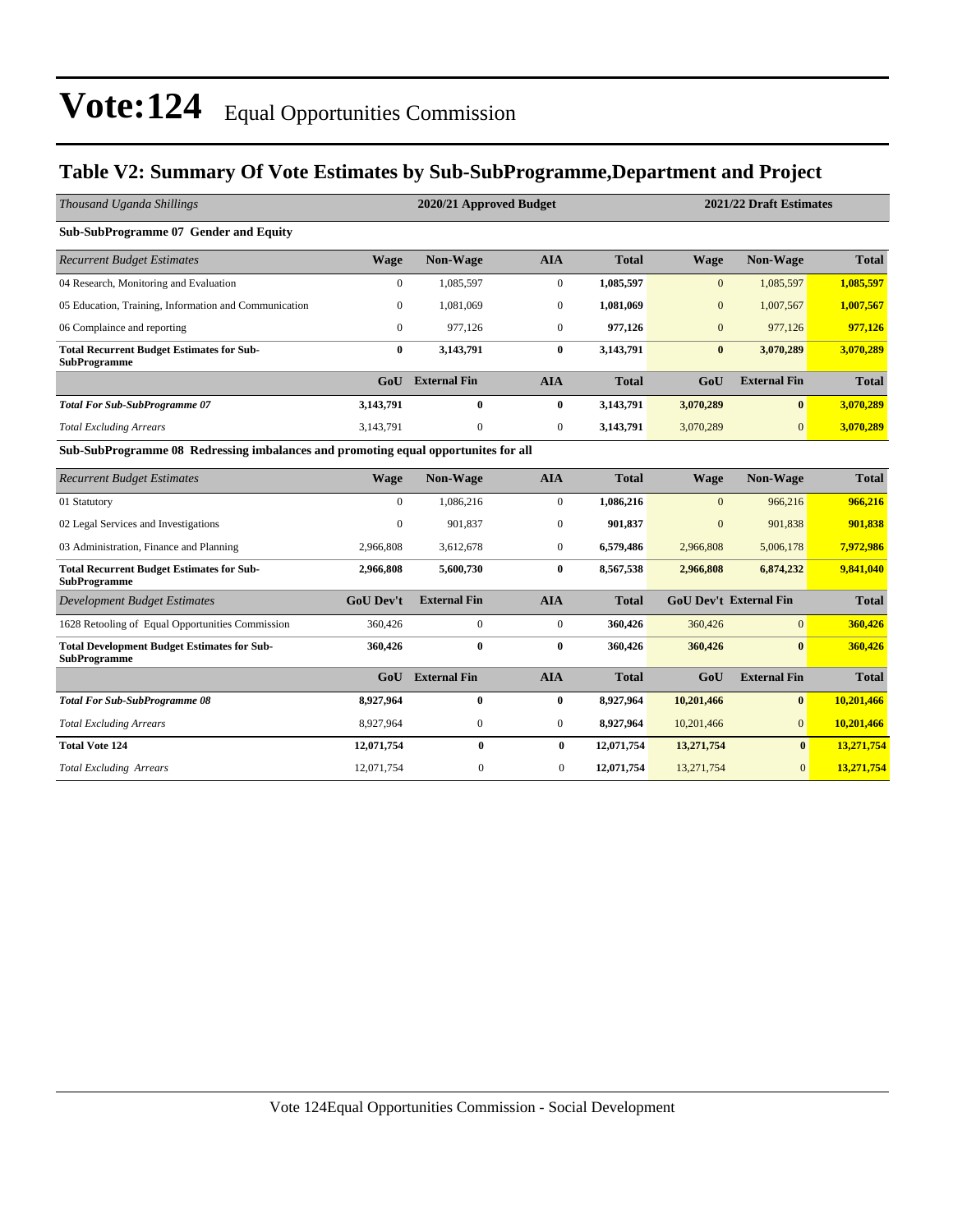### **Table V3: Summary Vote Estimates by Item**

| Thousand Uganda Shillings                                   |            | 2020/21 Approved Budget |                  |            | 2021/22 Draft Estimates |                     |                  |  |
|-------------------------------------------------------------|------------|-------------------------|------------------|------------|-------------------------|---------------------|------------------|--|
|                                                             | GoU        | <b>External Fin</b>     | AIA              | Total      | GoU                     | <b>External Fin</b> | <b>Total</b>     |  |
| <b>Employees, Goods and Services (Outputs Provided)</b>     | 11,721,329 | $\bf{0}$                | $\bf{0}$         | 11,721,329 | 12,911,329              | $\bf{0}$            | 12,911,329       |  |
| 211102 Contract Staff Salaries                              | 2,966,808  | $\bf{0}$                | $\bf{0}$         | 2,966,808  | 2,966,808               | $\bf{0}$            | 2,966,808        |  |
| 211103 Allowances (Inc. Casuals, Temporary)                 | 1,087,972  | $\bf{0}$                | $\bf{0}$         | 1,087,972  | 999,134                 | $\bf{0}$            | 999,134          |  |
| 212101 Social Security Contributions                        | 296,680    | $\bf{0}$                | $\bf{0}$         | 296,680    | 482,457                 | $\bf{0}$            | 482,457          |  |
| 213001 Medical expenses (To employees)                      | 145,000    | $\bf{0}$                | $\bf{0}$         | 145,000    | 215,800                 | $\bf{0}$            | 215,800          |  |
| 213002 Incapacity, death benefits and funeral expenses      | 10,000     | $\bf{0}$                | $\bf{0}$         | 10,000     | 10,000                  | $\bf{0}$            | 10,000           |  |
| 213004 Gratuity Expenses                                    | 1,166,829  | $\bf{0}$                | $\bf{0}$         | 1,166,829  | 1,237,692               | $\bf{0}$            | 1,237,692        |  |
| 221001 Advertising and Public Relations                     | 403,280    | $\bf{0}$                | $\bf{0}$         | 403,280    | 286,100                 | $\bf{0}$            | 286,100          |  |
| 221002 Workshops and Seminars                               | 848,734    | $\bf{0}$                | $\bf{0}$         | 848,734    | 891,734                 | $\bf{0}$            | 891,734          |  |
| 221003 Staff Training                                       | 223,040    | $\bf{0}$                | $\bf{0}$         | 223,040    | 162,511                 | $\bf{0}$            | 162,511          |  |
| 221004 Recruitment Expenses                                 | 13,800     | $\bf{0}$                | $\bf{0}$         | 13,800     | 19,800                  | $\bf{0}$            | 19,800           |  |
| 221005 Hire of Venue (chairs, projector, etc)               | 40,400     | $\bf{0}$                | $\bf{0}$         | 40,400     | $\bf{0}$                | $\bf{0}$            | $\bf{0}$         |  |
| 221007 Books, Periodicals & Newspapers                      | 31,300     | $\bf{0}$                | $\bf{0}$         | 31,300     | 31,300                  | $\bf{0}$            | 31,300           |  |
| 221008 Computer supplies and Information Technology<br>(TT) | 129,500    | $\bf{0}$                | $\bf{0}$         | 129,500    | 113,000                 | $\bf{0}$            | 113,000          |  |
| 221009 Welfare and Entertainment                            | 399,566    | $\bf{0}$                | $\bf{0}$         | 399,566    | 306,600                 | $\bf{0}$            | 306,600          |  |
| 221011 Printing, Stationery, Photocopying and Binding       | 299,902    | $\bf{0}$                | $\bf{0}$         | 299,902    | 223,947                 | $\bf{0}$            | 223,947          |  |
| 221012 Small Office Equipment                               | 34,000     | $\bf{0}$                | $\bf{0}$         | 34,000     | 4,000                   | $\bf{0}$            | 4,000            |  |
| 221016 IFMS Recurrent costs                                 | 16,000     | $\bf{0}$                | $\bf{0}$         | 16,000     | 16,000                  | $\bf{0}$            | 16,000           |  |
| 221017 Subscriptions                                        | 46,000     | $\bf{0}$                | $\bf{0}$         | 46,000     | 42,000                  | $\bf{0}$            | 42,000           |  |
| 221020 IPPS Recurrent Costs                                 | 16,000     | $\bf{0}$                | $\bf{0}$         | 16,000     | 16,000                  | $\bf{0}$            | 16,000           |  |
| 222001 Telecommunications                                   | 49,327     | $\bf{0}$                | $\bf{0}$         | 49,327     | 17,636                  | $\bf{0}$            | 17,636           |  |
| 222002 Postage and Courier                                  | 8,400      | $\bf{0}$                | $\bf{0}$         | 8,400      | 7,800                   | $\bf{0}$            | 7,800            |  |
| 222003 Information and communications technology<br>(ICT)   | 15,000     | $\bf{0}$                | $\bf{0}$         | 15,000     | 12,000                  | $\bf{0}$            | 12,000           |  |
| 223001 Property Expenses                                    | 2,500      | $\bf{0}$                | $\bf{0}$         | 2,500      | $\bf{0}$                | $\bf{0}$            | $\bf{0}$         |  |
| 223003 Rent – (Produced Assets) to private entities         | 500,000    | $\bf{0}$                | $\bf{0}$         | 500,000    | 500,000                 | $\bf{0}$            | 500,000          |  |
| 223004 Guard and Security services                          | 38,000     | $\bf{0}$                | $\bf{0}$         | 38,000     | 38,000                  | $\bf{0}$            | 38,000           |  |
| 223005 Electricity                                          | 10,000     | $\bf{0}$                | $\bf{0}$         | 10,000     | 10,000                  | $\bf{0}$            | 10,000           |  |
| 223006 Water                                                | 6,091      | $\bf{0}$                | 0                | 6,091      | 6,091                   | $\bf{0}$            | 6,091            |  |
| 224004 Cleaning and Sanitation                              | 22,800     | $\bf{0}$                | $\bf{0}$         | 22,800     | 22,800                  | $\bf{0}$            | 22,800           |  |
| 225001 Consultancy Services- Short term                     | 466,799    | $\bf{0}$                | 0                | 466,799    | 1,470,813               | $\bf{0}$            | 1,470,813        |  |
| 227001 Travel inland                                        | 1,278,898  | $\bf{0}$                | $\boldsymbol{0}$ | 1,278,898  | 1,552,267               | $\bf{0}$            | 1,552,267        |  |
| 227002 Travel abroad                                        | 598,481    | $\bf{0}$                | $\bf{0}$         | 598,481    | 498,856                 | $\bf{0}$            | 498,856          |  |
| 227004 Fuel, Lubricants and Oils                            | 316,055    | $\bf{0}$                | 0                | 316,055    | 270,758                 | $\bf{0}$            | 270,758          |  |
| 228002 Maintenance - Vehicles                               | 217,168    | $\bf{0}$                | 0                | 217,168    | 454,424                 | $\bf{0}$            | 454,424          |  |
| 228004 Maintenance - Other                                  | 15,000     | $\bf{0}$                | 0                | 15,000     | 25,000                  | $\bf{0}$            | 25,000           |  |
| 282102 Fines and Penalties/ Court wards                     | 2,000      | $\bf{0}$                | $\boldsymbol{0}$ | 2,000      | $\bf{0}$                | $\bf{0}$            | $\boldsymbol{0}$ |  |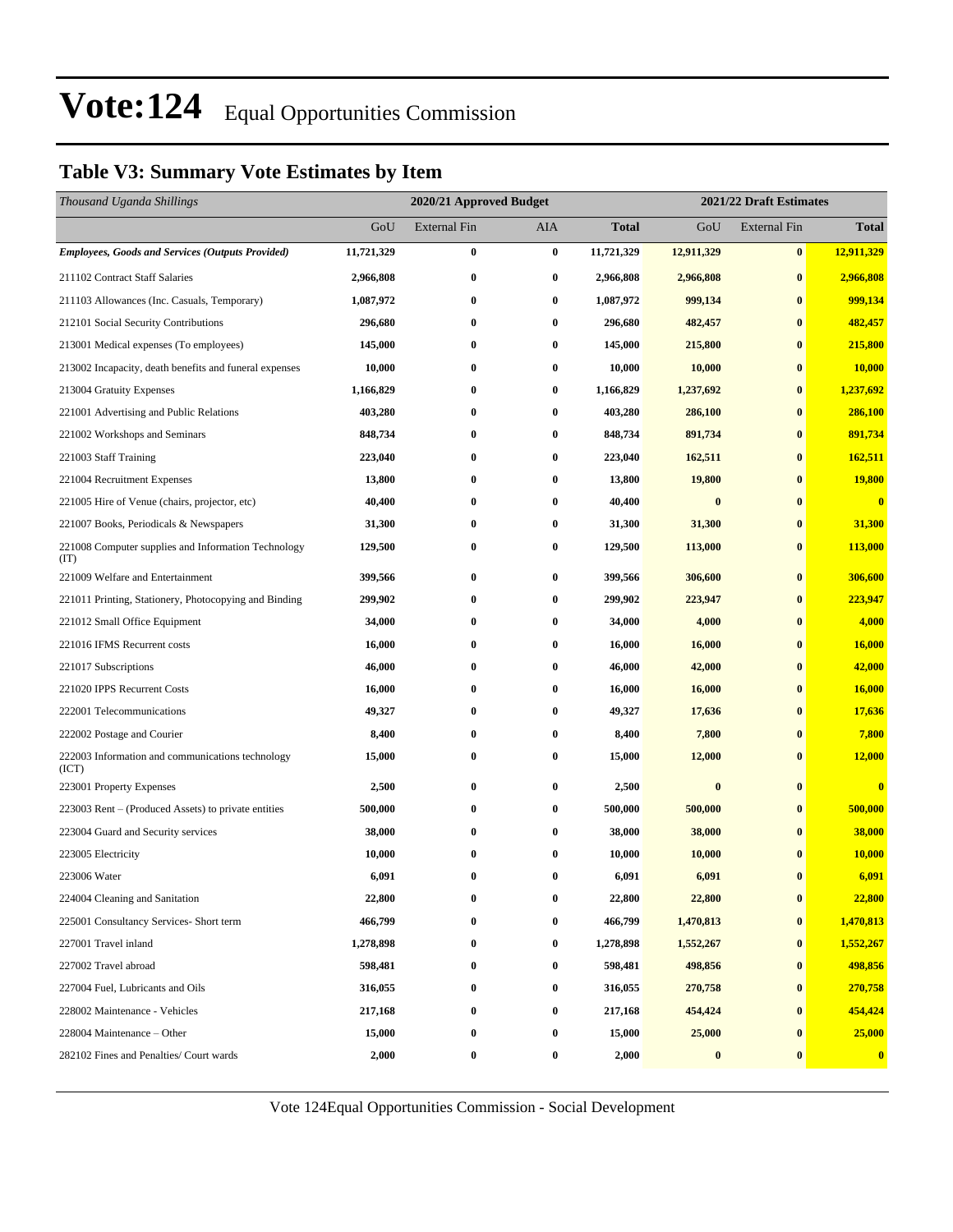| <b>Investment</b> (Capital Purchases) | 350,426    | 0            |          | 350,426    | 360,426    | $\mathbf{0}$ | 360,426    |
|---------------------------------------|------------|--------------|----------|------------|------------|--------------|------------|
| 312101 Non-Residential Buildings      | 200,000    | 0            |          | 200,000    | 180,000    |              | 180,000    |
| 312203 Furniture & Fixtures           | 90,000     | 0            | 0        | 90,000     | 50,426     | $\mathbf{0}$ | 50,426     |
| 312213 ICT Equipment                  | 60.426     | 0            | $\bf{0}$ | 60.426     | 130,000    | $\mathbf{0}$ | 130,000    |
| <b>Grand Total Vote 124</b>           | 12,071,754 | 0            | 0        | 12,071,754 | 13,271,754 | $\mathbf{0}$ | 13,271,754 |
| <b>Total Excluding Arrears</b>        | 12,071,754 | $\mathbf{0}$ |          | 12,071,754 | 13,271,754 | $\Omega$     | 13,271,754 |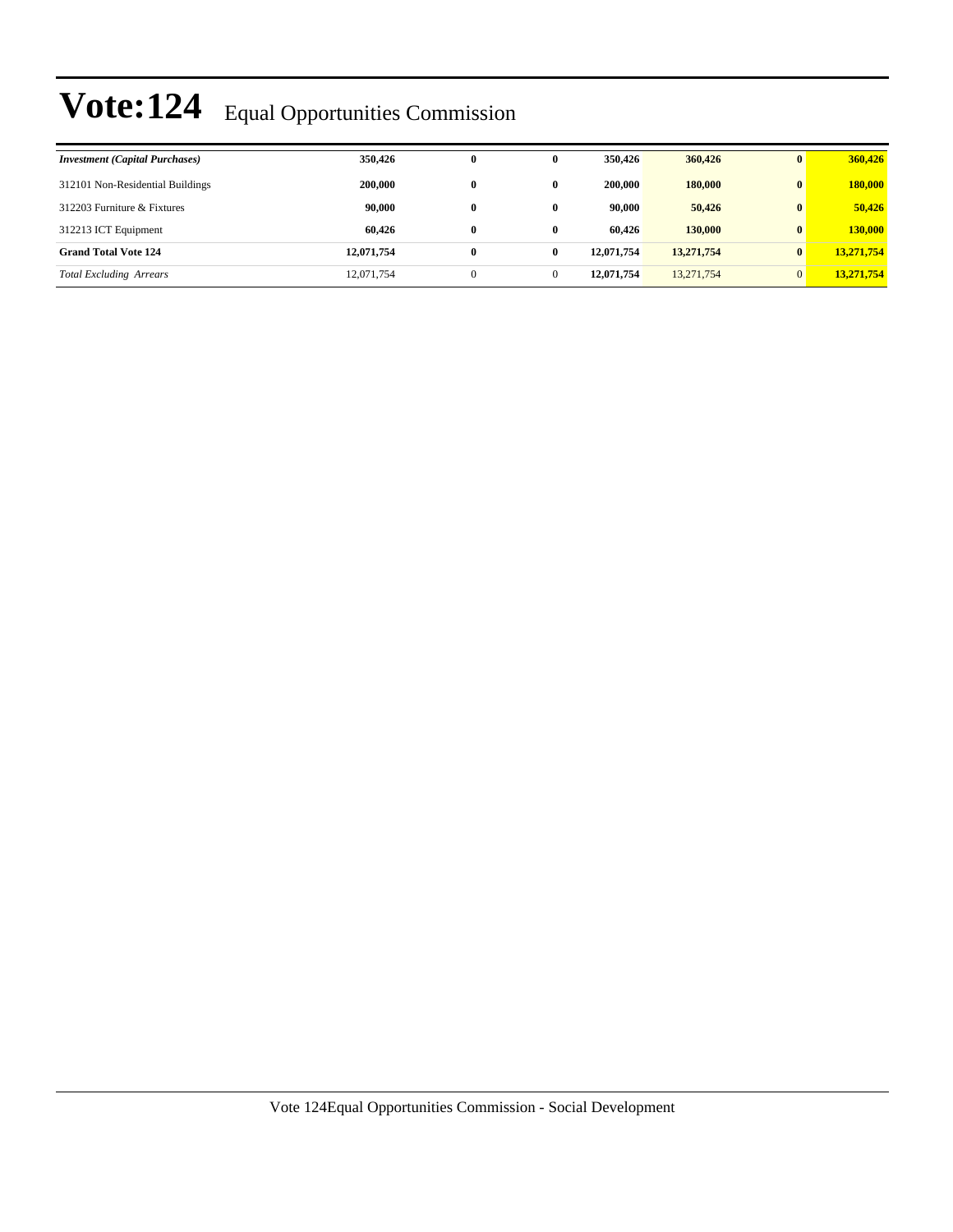### **Table V4: Detailed Estimates by Sub-SubProgramme, Department,Project and Output and Item**

#### *Sub-SubProgrammme 07 Gender and Equity*

*Recurrent Budget Estimates*

#### **Department 04 Research, Monitoring and Evaluation**

| Thousand Uganda Shillings                                                           |                | 2020/21 Approved Budget |                |              |                       | 2021/22 Draft Estimates |                         |  |
|-------------------------------------------------------------------------------------|----------------|-------------------------|----------------|--------------|-----------------------|-------------------------|-------------------------|--|
| <b>Outputs Provided</b>                                                             | Wage           | Non Wage                | <b>AIA</b>     | <b>Total</b> | Wage                  | Non Wage                | <b>Total</b>            |  |
| Budget Output 100704 Monitoring, Evaluation and compliance with equal opportunities |                |                         |                |              |                       |                         |                         |  |
| 211103 Allowances (Inc. Casuals, Temporary)                                         | $\overline{0}$ | 210,869                 | $\overline{0}$ | 210,869      | $\mathbf{0}$          | 125,104                 | 125,104                 |  |
| 212101 Social Security Contributions                                                | $\mathbf{0}$   | $\mathbf{0}$            | $\overline{0}$ | $\mathbf{0}$ | $\mathbf{0}$          | 43,832                  | 43,832                  |  |
| 213001 Medical expenses (To employees)                                              | $\Omega$       | $\mathbf{0}$            | $\Omega$       | $\mathbf{0}$ | $\mathbf{0}$          | 3,000                   | 3,000                   |  |
| 221001 Advertising and Public Relations                                             | $\mathbf{0}$   | 50,000                  | $\overline{0}$ | 50,000       | $\mathbf{0}$          | 58,900                  | 58,900                  |  |
| 221002 Workshops and Seminars                                                       | $\overline{0}$ | 87,000                  | $\overline{0}$ | 87,000       | $\mathbf{0}$          | 125,634                 | 125,634                 |  |
| 221008 Computer supplies and Information Technology (IT)                            | $\mathbf{0}$   | 23,000                  | $\overline{0}$ | 23,000       | $\mathbf{0}$          | 30,000                  | 30,000                  |  |
| 221009 Welfare and Entertainment                                                    | $\mathbf{0}$   | 13,200                  | $\overline{0}$ | 13,200       | $\mathbf{0}$          | $\mathbf{0}$            | $\overline{\mathbf{0}}$ |  |
| 221011 Printing, Stationery, Photocopying and Binding                               | $\mathbf{0}$   | 49,800                  | $\overline{0}$ | 49,800       | $\mathbf{0}$          | 67,660                  | 67,660                  |  |
| 222001 Telecommunications                                                           | $\mathbf{0}$   | 8,327                   | $\overline{0}$ | 8,327        | $\mathbf{0}$          | 2,593                   | 2,593                   |  |
| 222002 Postage and Courier                                                          | $\mathbf{0}$   | 2.100                   | $\overline{0}$ | 2,100        | $\mathbf{0}$          | 1,800                   | 1.800                   |  |
| 225001 Consultancy Services- Short term                                             | $\overline{0}$ | 53,500                  | $\overline{0}$ | 53,500       | $\mathbf{0}$          | 101,522                 | 101,522                 |  |
| 227001 Travel inland                                                                | $\mathbf{0}$   | 370,310                 | $\overline{0}$ | 370,310      | $\mathbf{0}$          | 451,475                 | 451,475                 |  |
| 227002 Travel abroad                                                                | $\overline{0}$ | 123,755                 | $\overline{0}$ | 123,755      | $\mathbf{0}$          | 64,076                  | 64,076                  |  |
| 227004 Fuel, Lubricants and Oils                                                    | $\overline{0}$ | 93,736                  | $\overline{0}$ | 93,736       | $\mathbf{0}$          | $\Omega$                | $\mathbf{0}$            |  |
| 228002 Maintenance - Vehicles                                                       | $\mathbf{0}$   | $\mathbf{0}$            | $\overline{0}$ | $\bf{0}$     | $\mathbf{0}$          | 10,000                  | 10,000                  |  |
| <b>Total Cost of Budget Output 04</b>                                               | 0              | 1,085,597               | 0              | 1,085,597    | $\boldsymbol{\theta}$ | 1,085,597               | 1,085,597               |  |
| <b>Total Cost Of Outputs Provided</b>                                               | $\bf{0}$       | 1,085,597               | $\bf{0}$       | 1,085,597    | $\bf{0}$              | 1,085,597               | 1,085,597               |  |
| <b>Total Cost for Department 04</b>                                                 | $\bf{0}$       | 1,085,597               | $\bf{0}$       | 1,085,597    | $\bf{0}$              | 1,085,597               | 1,085,597               |  |
| <b>Total Excluding Arrears</b>                                                      | $\overline{0}$ | 1,085,597               | $\overline{0}$ | 1,085,597    | $\mathbf{0}$          | 1,085,597               | 1,085,597               |  |

**Department 05 Education, Training, Information and Communication**

| Thousand Uganda Shillings                                                                        | 2020/21 Approved Budget |              |              |              |                  | 2021/22 Draft Estimates |                         |  |  |  |
|--------------------------------------------------------------------------------------------------|-------------------------|--------------|--------------|--------------|------------------|-------------------------|-------------------------|--|--|--|
| <b>Outputs Provided</b>                                                                          | Wage                    | Non Wage     | <b>AIA</b>   | <b>Total</b> | Wage             | Non Wage                | <b>Total</b>            |  |  |  |
| Budget Output 100705 Promotion of Public awareness on equal opportunities and affirmative action |                         |              |              |              |                  |                         |                         |  |  |  |
| 211103 Allowances (Inc. Casuals, Temporary)                                                      | $\overline{0}$          | 124,000      | $\mathbf{0}$ | 124,000      | $\overline{0}$   | 240,600                 | 240,600                 |  |  |  |
| 212101 Social Security Contributions                                                             | $\mathbf{0}$            | $\mathbf{0}$ | $\Omega$     | $\bf{0}$     | $\mathbf{0}$     | 11,260                  | 11,260                  |  |  |  |
| 221001 Advertising and Public Relations                                                          | $\overline{0}$          | 275,280      | $\mathbf{0}$ | 275,280      | $\boldsymbol{0}$ | 143,200                 | 143,200                 |  |  |  |
| 221002 Workshops and Seminars                                                                    | $\overline{0}$          | 60,307       | $\mathbf{0}$ | 60,307       | $\overline{0}$   | 110,200                 | 110,200                 |  |  |  |
| 221003 Staff Training                                                                            | $\mathbf{0}$            | 36,640       | $\mathbf{0}$ | 36,640       | $\overline{0}$   | $\Omega$                | $\overline{\mathbf{0}}$ |  |  |  |
| 221005 Hire of Venue (chairs, projector, etc)                                                    | $\overline{0}$          | 2,400        | $\mathbf{0}$ | 2,400        | $\mathbf{0}$     | $\Omega$                | $\overline{\mathbf{0}}$ |  |  |  |
| 221008 Computer supplies and Information Technology (IT)                                         | $\overline{0}$          | 73,500       | $\mathbf{0}$ | 73,500       | $\mathbf{0}$     | 44,000                  | 44,000                  |  |  |  |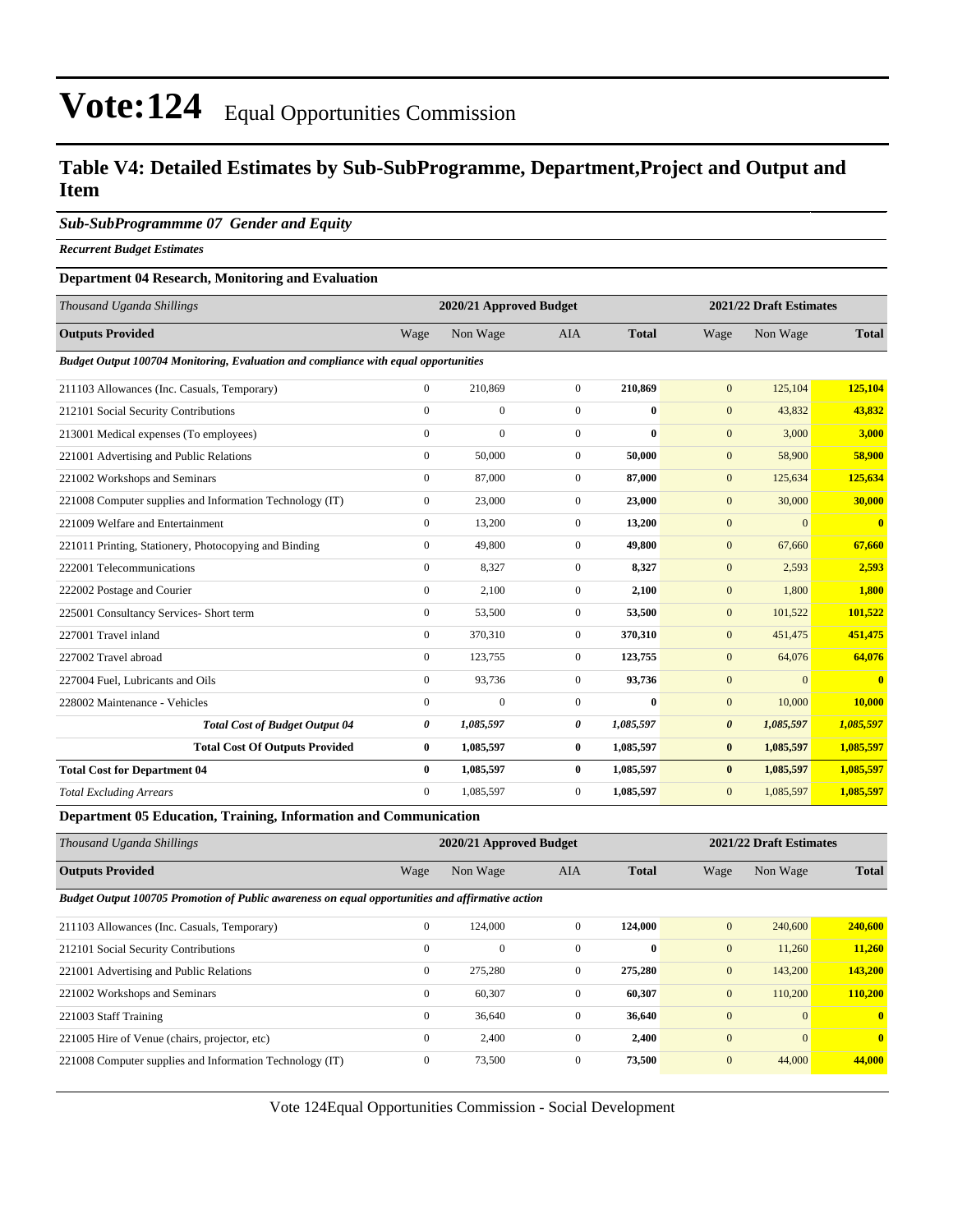| 221009 Welfare and Entertainment                      | $\boldsymbol{0}$ | 65,000       | $\overline{0}$ | 65,000     | $\mathbf{0}$<br>$\Omega$           | $\overline{0}$ |
|-------------------------------------------------------|------------------|--------------|----------------|------------|------------------------------------|----------------|
| 221011 Printing, Stationery, Photocopying and Binding | $\boldsymbol{0}$ | 131,702      | $\overline{0}$ | 131,702    | $\mathbf{0}$<br>54,387             | 54,387         |
| 222001 Telecommunications                             | $\mathbf{0}$     | 200          | $\mathbf{0}$   | <b>200</b> | $\mathbf{0}$<br>$\Omega$           | $\mathbf{0}$   |
| 225001 Consultancy Services- Short term               | $\mathbf{0}$     | 97,000       | $\mathbf{0}$   | 97,000     | $\mathbf{0}$<br>148,280            | 148,280        |
| 227001 Travel inland                                  | $\overline{0}$   | 152,590      | $\overline{0}$ | 152,590    | $\mathbf{0}$<br>220,640            | 220,640        |
| 227002 Travel abroad                                  | $\overline{0}$   | 35,360       | $\overline{0}$ | 35,360     | $\mathbf{0}$<br>$\mathbf{0}$       | $\mathbf{0}$   |
| 227004 Fuel, Lubricants and Oils                      | $\overline{0}$   | 27,090       | $\overline{0}$ | 27,090     | $\mathbf{0}$<br>$\mathbf{0}$       | $\overline{0}$ |
| 228002 Maintenance - Vehicles                         | $\overline{0}$   | $\mathbf{0}$ | $\overline{0}$ | $\bf{0}$   | $\mathbf{0}$<br>35,000             | 35,000         |
| <b>Total Cost of Budget Output 05</b>                 | 0                | 1,081,069    | 0              | 1,081,069  | $\boldsymbol{\theta}$<br>1,007,567 | 1,007,567      |
| <b>Total Cost Of Outputs Provided</b>                 | $\bf{0}$         | 1,081,069    | $\bf{0}$       | 1,081,069  | $\bf{0}$<br>1,007,567              | 1,007,567      |
| <b>Total Cost for Department 05</b>                   | $\bf{0}$         | 1,081,069    | $\bf{0}$       | 1,081,069  | $\bf{0}$<br>1,007,567              | 1,007,567      |
| <b>Total Excluding Arrears</b>                        | $\overline{0}$   | 1,081,069    | $\overline{0}$ | 1,081,069  | $\mathbf{0}$<br>1,007,567          | 1,007,567      |
| Department 06 Complaince and reporting                |                  |              |                |            |                                    |                |

| Thousand Uganda Shillings                                                           | 2020/21 Approved Budget |                  |                  |              |                       | 2021/22 Draft Estimates |              |  |
|-------------------------------------------------------------------------------------|-------------------------|------------------|------------------|--------------|-----------------------|-------------------------|--------------|--|
| <b>Outputs Provided</b>                                                             | Wage                    | Non Wage         | <b>AIA</b>       | <b>Total</b> | Wage                  | Non Wage                | <b>Total</b> |  |
| Budget Output 100704 Monitoring, Evaluation and compliance with equal opportunities |                         |                  |                  |              |                       |                         |              |  |
| 211103 Allowances (Inc. Casuals, Temporary)                                         | $\overline{0}$          | 86,856           | $\mathbf{0}$     | 86,856       | $\mathbf{0}$          | 58,620                  | 58,620       |  |
| 212101 Social Security Contributions                                                | $\overline{0}$          | $\mathbf{0}$     | $\mathbf{0}$     | $\bf{0}$     | $\mathbf{0}$          | 45,605                  | 45,605       |  |
| 221001 Advertising and Public Relations                                             | $\boldsymbol{0}$        | 19,000           | $\mathbf{0}$     | 19,000       | $\mathbf{0}$          | 45,000                  | 45,000       |  |
| 221002 Workshops and Seminars                                                       | $\overline{0}$          | 342,860          | $\mathbf{0}$     | 342,860      | $\boldsymbol{0}$      | 373,400                 | 373,400      |  |
| 221003 Staff Training                                                               | $\overline{0}$          | 37,400           | $\mathbf{0}$     | 37,400       | $\mathbf{0}$          | $\mathbf{0}$            | $\bf{0}$     |  |
| 221008 Computer supplies and Information Technology (IT)                            | $\overline{0}$          | 4,000            | $\mathbf{0}$     | 4.000        | $\mathbf{0}$          | 9,000                   | 9.000        |  |
| 221009 Welfare and Entertainment                                                    | $\overline{0}$          | 33,000           | $\mathbf{0}$     | 33,000       | $\mathbf{0}$          | $\mathbf{0}$            | $\mathbf{0}$ |  |
| 221011 Printing, Stationery, Photocopying and Binding                               | $\boldsymbol{0}$        | 30,000           | $\mathbf{0}$     | 30,000       | $\mathbf{0}$          | 15,500                  | 15,500       |  |
| 222001 Telecommunications                                                           | $\overline{0}$          | $\boldsymbol{0}$ | $\boldsymbol{0}$ | $\bf{0}$     | $\boldsymbol{0}$      | 3,043                   | 3,043        |  |
| 225001 Consultancy Services- Short term                                             | $\overline{0}$          | 276,700          | $\mathbf{0}$     | 276,700      | $\mathbf{0}$          | 208,280                 | 208,280      |  |
| 227001 Travel inland                                                                | $\overline{0}$          | $\mathbf{0}$     | $\mathbf{0}$     | $\bf{0}$     | $\overline{0}$        | 134,200                 | 134,200      |  |
| 227002 Travel abroad                                                                | $\overline{0}$          | 77,466           | $\mathbf{0}$     | 77,466       | $\mathbf{0}$          | 30,000                  | 30,000       |  |
| 227004 Fuel, Lubricants and Oils                                                    | $\overline{0}$          | 22,600           | $\mathbf{0}$     | 22,600       | $\mathbf{0}$          | 13,500                  | 13,500       |  |
| 228002 Maintenance - Vehicles                                                       | $\overline{0}$          | 47,243           | $\mathbf{0}$     | 47,243       | $\mathbf{0}$          | 40,978                  | 40,978       |  |
| <b>Total Cost of Budget Output 04</b>                                               | 0                       | 977,126          | 0                | 977,126      | $\boldsymbol{\theta}$ | 977,126                 | 977,126      |  |
| <b>Total Cost Of Outputs Provided</b>                                               | $\bf{0}$                | 977,126          | $\bf{0}$         | 977,126      | $\bf{0}$              | 977,126                 | 977,126      |  |
| <b>Total Cost for Department 06</b>                                                 | $\bf{0}$                | 977,126          | $\bf{0}$         | 977,126      | $\bf{0}$              | 977,126                 | 977,126      |  |
| <b>Total Excluding Arrears</b>                                                      | $\mathbf{0}$            | 977,126          | $\mathbf{0}$     | 977,126      | $\mathbf{0}$          | 977,126                 | 977,126      |  |
|                                                                                     |                         |                  |                  |              |                       |                         |              |  |

|                                                                                          | GoU       | <b>External Fin</b> | AIA | <b>Total</b> | GoU       | <b>External Fin</b> | <b>Total</b> |  |
|------------------------------------------------------------------------------------------|-----------|---------------------|-----|--------------|-----------|---------------------|--------------|--|
| <b>Total Cost for Sub-SubProgramme 07</b>                                                | 3,143,791 |                     |     | 3.143.791    | 3.070.289 | 0                   | 3.070.289    |  |
| <b>Total Excluding Arrears</b>                                                           | 3.143.791 |                     |     | 3,143,791    | 3.070.289 | $\Omega$            | 3.070.289    |  |
| S. b S. b Dreamenton a 00 Dadressing inhalances and promotive equal appointmites for all |           |                     |     |              |           |                     |              |  |

*Sub-SubProgrammme 08 Redressing imbalances and promoting equal opportunites for all*

*Recurrent Budget Estimates*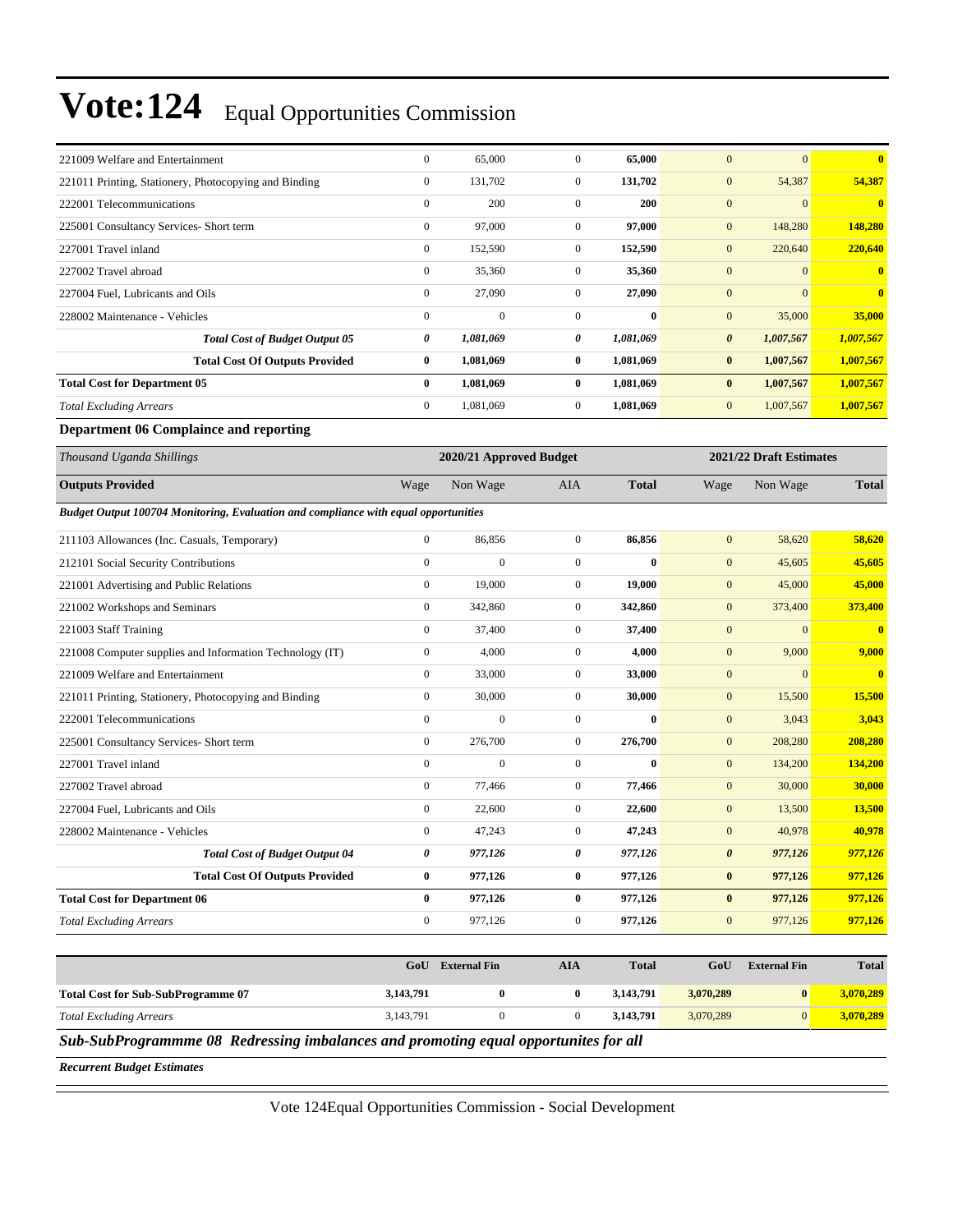#### **Department 01 Statutory**

| Thousand Uganda Shillings                                                 |                  | 2020/21 Approved Budget |                  |              |                  | 2021/22 Draft Estimates |               |  |
|---------------------------------------------------------------------------|------------------|-------------------------|------------------|--------------|------------------|-------------------------|---------------|--|
| <b>Outputs Provided</b>                                                   | Wage             | Non Wage                | AIA              | <b>Total</b> | Wage             | Non Wage                | <b>Total</b>  |  |
| Budget Output 100801 Policies, Advocacy and Tribunal Operations           |                  |                         |                  |              |                  |                         |               |  |
| 211103 Allowances (Inc. Casuals, Temporary)                               | $\boldsymbol{0}$ | 135,600                 | $\mathbf{0}$     | 135,600      | $\mathbf{0}$     | 218,810                 | 218,810       |  |
| 212101 Social Security Contributions                                      | $\boldsymbol{0}$ | $\overline{0}$          | $\boldsymbol{0}$ | $\bf{0}$     | $\boldsymbol{0}$ | 71,880                  | 71,880        |  |
| 221001 Advertising and Public Relations                                   | $\boldsymbol{0}$ | 40,000                  | $\boldsymbol{0}$ | 40,000       | $\mathbf{0}$     | 20,000                  | 20,000        |  |
| 221002 Workshops and Seminars                                             | $\boldsymbol{0}$ | 93,400                  | $\boldsymbol{0}$ | 93,400       | $\boldsymbol{0}$ | 60,800                  | 60,800        |  |
| 221003 Staff Training                                                     | $\boldsymbol{0}$ | 12,000                  | $\mathbf{0}$     | 12,000       | $\boldsymbol{0}$ | $\mathbf{0}$            | $\bf{0}$      |  |
| 221007 Books, Periodicals & Newspapers                                    | $\boldsymbol{0}$ | 12,300                  | $\mathbf{0}$     | 12,300       | $\boldsymbol{0}$ | 12,300                  | <b>12,300</b> |  |
| 221008 Computer supplies and Information Technology (IT)                  | $\boldsymbol{0}$ | $\mathbf{0}$            | $\mathbf{0}$     | $\bf{0}$     | $\boldsymbol{0}$ | 2,000                   | 2,000         |  |
| 221009 Welfare and Entertainment                                          | $\boldsymbol{0}$ | 30,400                  | $\mathbf{0}$     | 30,400       | $\mathbf{0}$     | 35,000                  | 35,000        |  |
| 221011 Printing, Stationery, Photocopying and Binding                     | $\boldsymbol{0}$ | 35,160                  | $\boldsymbol{0}$ | 35,160       | $\boldsymbol{0}$ | 36,260                  | 36,260        |  |
| 221017 Subscriptions                                                      | $\boldsymbol{0}$ | 44,000                  | $\mathbf{0}$     | 44,000       | $\boldsymbol{0}$ | 39,000                  | 39,000        |  |
| 222001 Telecommunications                                                 | $\boldsymbol{0}$ | 14,800                  | $\boldsymbol{0}$ | 14,800       | $\boldsymbol{0}$ | $\Omega$                | $\bf{0}$      |  |
| 225001 Consultancy Services- Short term                                   | $\boldsymbol{0}$ | $\mathbf{0}$            | $\mathbf{0}$     | $\mathbf{0}$ | $\boldsymbol{0}$ | 212,000                 | 212,000       |  |
| 227001 Travel inland                                                      | $\boldsymbol{0}$ | 449,210                 | $\mathbf{0}$     | 449,210      | $\mathbf{0}$     | 98,820                  | 98,820        |  |
| 227002 Travel abroad                                                      | $\boldsymbol{0}$ | 150,900                 | $\boldsymbol{0}$ | 150,900      | $\boldsymbol{0}$ | 110,900                 | 110,900       |  |
| 228002 Maintenance - Vehicles                                             | $\boldsymbol{0}$ | 68,446                  | $\mathbf{0}$     | 68,446       | $\boldsymbol{0}$ | 48,446                  | 48,446        |  |
| <b>Total Cost of Budget Output 01</b>                                     | 0                | 1,086,216               | 0                | 1,086,216    | $\pmb{\theta}$   | 966,216                 | 966,216       |  |
| <b>Total Cost Of Outputs Provided</b>                                     | $\bf{0}$         | 1,086,216               | $\bf{0}$         | 1,086,216    | $\bf{0}$         | 966,216                 | 966,216       |  |
| <b>Total Cost for Department 01</b>                                       | $\bf{0}$         | 1,086,216               | $\bf{0}$         | 1,086,216    | $\bf{0}$         | 966,216                 | 966,216       |  |
| <b>Total Excluding Arrears</b>                                            | $\boldsymbol{0}$ | 1,086,216               | $\boldsymbol{0}$ | 1,086,216    | $\boldsymbol{0}$ | 966,216                 | 966,216       |  |
| <b>Department 02 Legal Services and Investigations</b>                    |                  |                         |                  |              |                  |                         |               |  |
| Thousand Uganda Shillings                                                 |                  | 2020/21 Approved Budget |                  |              |                  | 2021/22 Draft Estimates |               |  |
| <b>Outputs Provided</b>                                                   | Wage             | Non Wage                | AIA              | <b>Total</b> | Wage             | Non Wage                | <b>Total</b>  |  |
| Budget Output 100802 Investigations and Follow up of cases and complaints |                  |                         |                  |              |                  |                         |               |  |
| 211103 Allowances (Inc. Casuals, Temporary)                               | $\boldsymbol{0}$ | 260,000                 | $\boldsymbol{0}$ | 260,000      | $\mathbf{0}$     | 89,000                  | 89,000        |  |
| 212101 Social Security Contributions                                      | $\boldsymbol{0}$ | $\overline{0}$          | $\mathbf{0}$     | $\bf{0}$     | $\mathbf{0}$     | 150,772                 | 150,772       |  |
| 221002 Workshops and Seminars                                             | $\boldsymbol{0}$ | 99,200                  | $\mathbf{0}$     | 99,200       | $\mathbf{0}$     | 46,000                  | 46,000        |  |
| 221003 Staff Training                                                     | $\boldsymbol{0}$ | 68,000                  | $\boldsymbol{0}$ | 68,000       | $\mathbf{0}$     | 75,718                  | 75,718        |  |
| 221009 Welfare and Entertainment                                          | $\boldsymbol{0}$ | 50,000                  | $\boldsymbol{0}$ | 50,000       | $\boldsymbol{0}$ | $\boldsymbol{0}$        | $\mathbf{0}$  |  |
| 221011 Printing, Stationery, Photocopying and Binding                     | $\boldsymbol{0}$ | 15,000                  | $\boldsymbol{0}$ | 15,000       | $\mathbf{0}$     | 1,900                   | 1,900         |  |
| 222001 Telecommunications                                                 | $\boldsymbol{0}$ | 16,000                  | $\boldsymbol{0}$ | 16,000       | $\boldsymbol{0}$ | 3,000                   | 3,000         |  |
| 225001 Consultancy Services- Short term                                   | $\boldsymbol{0}$ | 8,999                   | $\boldsymbol{0}$ | 8,999        | $\boldsymbol{0}$ | 259,328                 | 259,328       |  |
| 227001 Travel inland                                                      | $\mathbf{0}$     | 159,638                 | $\overline{0}$   | 159,638      | $\mathbf{0}$     | 111,120                 | 111,120       |  |

227002 Travel abroad 0 133,000 0 **133,000** 0 165,000 **165,000**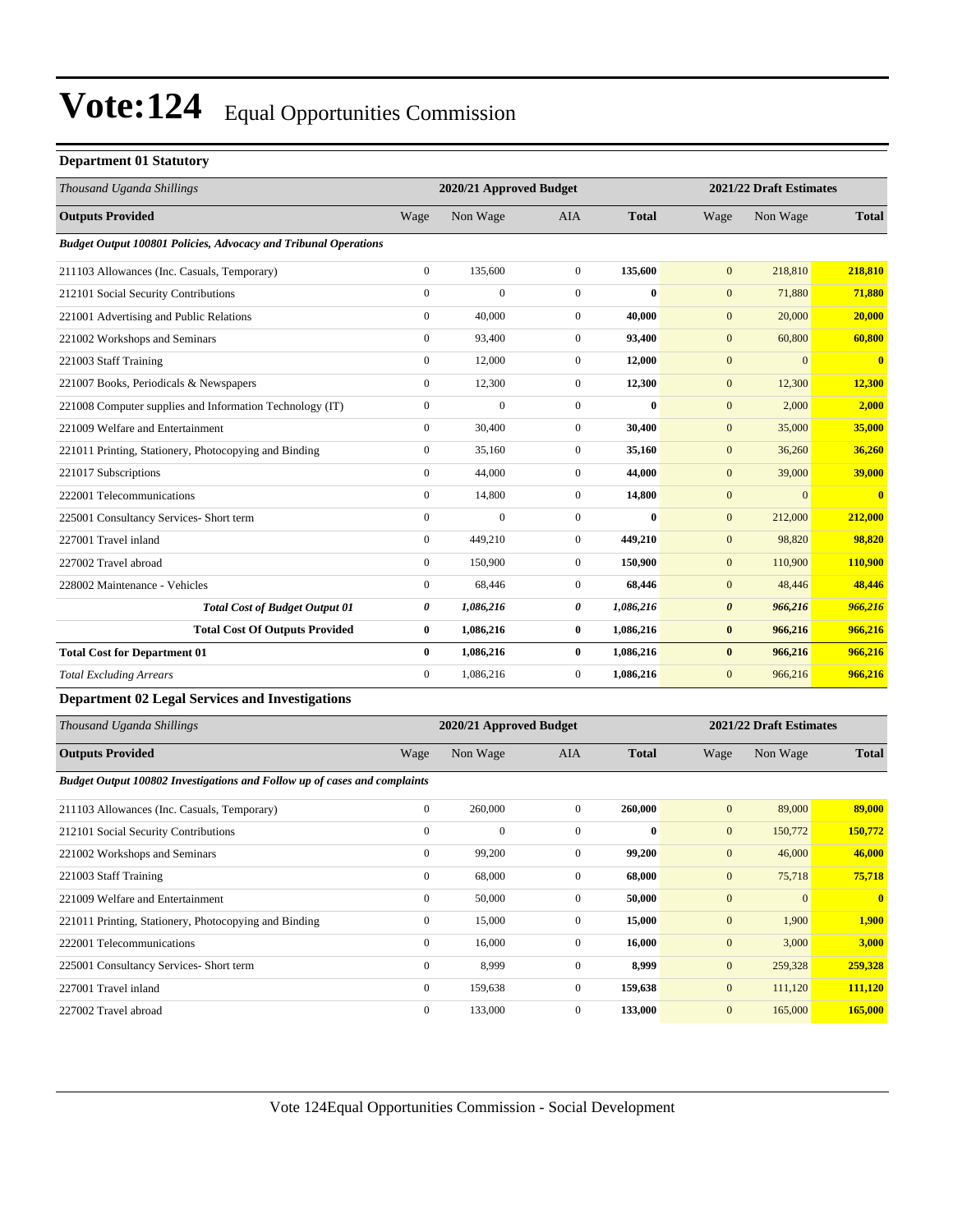| 227004 Fuel, Lubricants and Oils                                | $\boldsymbol{0}$        | 92,000           | $\mathbf{0}$     | 92,000       | $\mathbf{0}$     | $\mathbf{0}$            | $\mathbf{0}$  |  |
|-----------------------------------------------------------------|-------------------------|------------------|------------------|--------------|------------------|-------------------------|---------------|--|
| <b>Total Cost of Budget Output 02</b>                           | 0                       | 901,837          | $\pmb{\theta}$   | 901,837      | $\pmb{\theta}$   | 901,838                 | 901,838       |  |
| <b>Total Cost Of Outputs Provided</b>                           | $\bf{0}$                | 901,837          | $\bf{0}$         | 901,837      | $\pmb{0}$        | 901,838                 | 901,838       |  |
| <b>Total Cost for Department 02</b>                             | $\bf{0}$                | 901,837          | $\bf{0}$         | 901,837      | $\bf{0}$         | 901,838                 | 901,838       |  |
| <b>Total Excluding Arrears</b>                                  | $\boldsymbol{0}$        | 901,837          | $\boldsymbol{0}$ | 901,837      | $\mathbf{0}$     | 901,838                 | 901,838       |  |
| <b>Department 03 Administration, Finance and Planning</b>       |                         |                  |                  |              |                  |                         |               |  |
| Thousand Uganda Shillings                                       | 2020/21 Approved Budget |                  |                  |              |                  | 2021/22 Draft Estimates |               |  |
| <b>Outputs Provided</b>                                         | Wage                    | Non Wage         | <b>AIA</b>       | <b>Total</b> | Wage             | Non Wage                | <b>Total</b>  |  |
| <b>Budget Output 100803 Administration and support services</b> |                         |                  |                  |              |                  |                         |               |  |
| 211102 Contract Staff Salaries                                  | 2,966,808               | $\boldsymbol{0}$ | $\boldsymbol{0}$ | 2,966,808    | 2,966,808        | $\mathbf{0}$            | 2,966,808     |  |
| 211103 Allowances (Inc. Casuals, Temporary)                     | $\boldsymbol{0}$        | 270,647          | $\mathbf{0}$     | 270,647      | $\boldsymbol{0}$ | 267,000                 | 267,000       |  |
| 212101 Social Security Contributions                            | $\boldsymbol{0}$        | 296,680          | $\mathbf{0}$     | 296,680      | $\mathbf{0}$     | 159,108                 | 159,108       |  |
| 213001 Medical expenses (To employees)                          | $\boldsymbol{0}$        | 145,000          | $\mathbf{0}$     | 145,000      | $\mathbf{0}$     | 212,800                 | 212,800       |  |
| 213002 Incapacity, death benefits and funeral expenses          | $\boldsymbol{0}$        | 10,000           | $\boldsymbol{0}$ | 10,000       | $\boldsymbol{0}$ | 10,000                  | 10,000        |  |
| 213004 Gratuity Expenses                                        | $\boldsymbol{0}$        | 1,166,829        | $\boldsymbol{0}$ | 1,166,829    | $\mathbf{0}$     | 1,237,692               | 1,237,692     |  |
| 221001 Advertising and Public Relations                         | $\boldsymbol{0}$        | 19,000           | $\mathbf{0}$     | 19,000       | $\mathbf{0}$     | 19,000                  | 19,000        |  |
| 221002 Workshops and Seminars                                   | $\boldsymbol{0}$        | 165,967          | $\mathbf{0}$     | 165,967      | $\mathbf{0}$     | 175,700                 | 175,700       |  |
| 221003 Staff Training                                           | $\boldsymbol{0}$        | 69,000           | $\boldsymbol{0}$ | 69,000       | $\boldsymbol{0}$ | 86,793                  | 86,793        |  |
| 221004 Recruitment Expenses                                     | $\boldsymbol{0}$        | 13,800           | $\boldsymbol{0}$ | 13,800       | $\mathbf{0}$     | 19,800                  | 19,800        |  |
| 221005 Hire of Venue (chairs, projector, etc)                   | $\boldsymbol{0}$        | 38,000           | $\boldsymbol{0}$ | 38,000       | $\boldsymbol{0}$ | $\mathbf{0}$            | $\bf{0}$      |  |
| 221007 Books, Periodicals & Newspapers                          | $\boldsymbol{0}$        | 19,000           | $\mathbf{0}$     | 19,000       | $\boldsymbol{0}$ | 19,000                  | 19,000        |  |
| 221008 Computer supplies and Information Technology (IT)        | $\boldsymbol{0}$        | 29,000           | $\mathbf{0}$     | 29,000       | $\mathbf{0}$     | 28,000                  | 28,000        |  |
| 221009 Welfare and Entertainment                                | $\boldsymbol{0}$        | 207,966          | $\mathbf{0}$     | 207,966      | $\mathbf{0}$     | 271,600                 | 271,600       |  |
| 221011 Printing, Stationery, Photocopying and Binding           | $\boldsymbol{0}$        | 38,240           | $\boldsymbol{0}$ | 38,240       | $\boldsymbol{0}$ | 48,240                  | 48,240        |  |
| 221012 Small Office Equipment                                   | $\boldsymbol{0}$        | 24,000           | $\boldsymbol{0}$ | 24,000       | $\mathbf{0}$     | 4,000                   | 4,000         |  |
| 221016 IFMS Recurrent costs                                     | $\boldsymbol{0}$        | 16,000           | $\mathbf{0}$     | 16,000       | $\mathbf{0}$     | 16,000                  | 16,000        |  |
| 221017 Subscriptions                                            | $\boldsymbol{0}$        | 2,000            | $\mathbf{0}$     | 2,000        | $\mathbf{0}$     | 3,000                   | 3,000         |  |
| 221020 IPPS Recurrent Costs                                     | $\boldsymbol{0}$        | 16,000           | $\mathbf{0}$     | 16,000       | $\boldsymbol{0}$ | 16,000                  | <b>16,000</b> |  |
| 222001 Telecommunications                                       | $\boldsymbol{0}$        | 10,000           | $\boldsymbol{0}$ | 10,000       | $\mathbf{0}$     | 9,000                   | 9,000         |  |
| 222002 Postage and Courier                                      | $\boldsymbol{0}$        | 6,300            | $\boldsymbol{0}$ | 6,300        | $\mathbf{0}$     | 6,000                   | 6,000         |  |
| 222003 Information and communications technology (ICT)          | $\boldsymbol{0}$        | 15,000           | $\boldsymbol{0}$ | 15,000       | $\boldsymbol{0}$ | 12,000                  | 12,000        |  |
| 223001 Property Expenses                                        | $\boldsymbol{0}$        | 2,500            | $\boldsymbol{0}$ | 2,500        | $\mathbf{0}$     | $\mathbf{0}$            | $\bf{0}$      |  |
| 223003 Rent – (Produced Assets) to private entities             | $\boldsymbol{0}$        | 500,000          | $\mathbf{0}$     | 500,000      | $\boldsymbol{0}$ | 500,000                 | 500,000       |  |
| 223004 Guard and Security services                              | $\boldsymbol{0}$        | 38,000           | $\boldsymbol{0}$ | 38,000       | $\boldsymbol{0}$ | 38,000                  | 38,000        |  |
| 223005 Electricity                                              | $\boldsymbol{0}$        | 10,000           | $\boldsymbol{0}$ | 10,000       | $\mathbf{0}$     | 10,000                  | <b>10,000</b> |  |
| 223006 Water                                                    | $\boldsymbol{0}$        | 6,091            | $\boldsymbol{0}$ | 6,091        | $\boldsymbol{0}$ | 6,091                   | 6,091         |  |